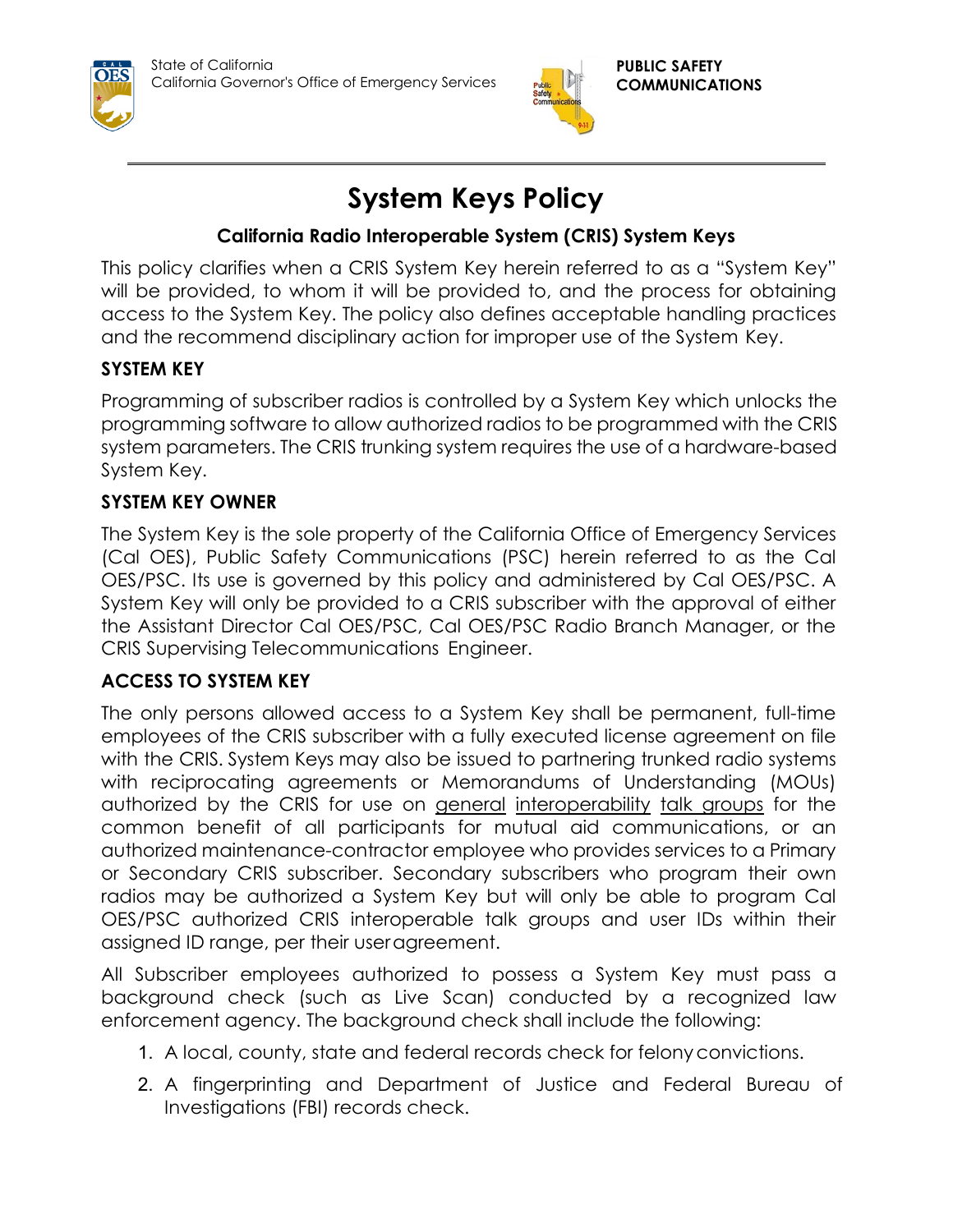Access to the System Key may be denied if there is cause (such as a prior felony conviction). The subscriber shall have a letter on file with the CRIS which states their employee is authorized to program radios and their employee understands and agrees to the terms and conditions for holding a copy of the System Key established by this policy. The letter must be signed and acknowledged by the employee, signed by the employee's supervisor, and approved by an authorized CRIS representative. Form TDe-603 (System Key Request Letter) can be found on the CRIS website at [www.caloes.ca.gov/CRIS](http://www.caloes.ca.gov/CRIS.)**.**

The authorized employee is responsible for the use of the System Key. This responsibility is not transferable. Should the authorized employee no longer be employed by the subscriber, or the subscriber rescinds the employee's authorization, the System Key must be immediately surrendered to the CRIS Senior Telecommunications Engineer at [CRIS.ClientSupport@caloes.ca.gov.](mailto:CRIS.ClientSupport@caloes.ca.gov)

#### **Acquiring the System Key Once Approved**

- Once a Requestor has been approved they will receive a copy of the System Key request letter signed by Cal OES/PSC and be contacted via email by the CRIS Engineering unit to arrange delivery.
- The System Key will be provided on a thumb drive.
- The thumb drive is password protected. The requestor is required to contact [CRIS.ClientSupport@caloes.ca.gov](mailto:CRIS.ClientSupport@caloes.ca.gov) to obtain the password before the key can be used for the first time.
- The key can be picked up at Cal OES/PSC, 601 Sequoia Pacific Blvd, Sacramento, CA 95811 or can be mailed to the requester via certified mail. Only the approved requestor can receive the key directly or sign for via mail. If picking up the key directly, a picture ID is required.
- The key will be provided with a return address label. Once the requester has completed the programming, mail the thumb drive back to Cal OES/PSC.

#### **RIGHT TO REVOKE SYSTEM KEY**

The Cal OES/PSC reserves the right to recover or order the return of the System Key at any time and for any reason.

#### **USE OF SYSTEM KEYS**

*The System Key may be used by authorized personnel to:*

- 1. Program portable, mobile, and control station radio equipment owned by a Primary or Secondary subscriber in the CRIS. Only talk groups and radio personalities authorized for use by the primary subscriber, or owned by other subscribers authorized access to CRIS, with an approved letter of consent from the authorized subscriber, may be programmed into radios. A copy of the consent letter (TDe-606) must be provided to the CRIS System Engineer at [CRIS.ClientSupport@caloes.ca.gov](mailto:CRIS.ClientSupport@caloes.ca.gov) prior to programming.
- 2. Radios programmed using the System Key will be programmed to conform to CRIS prescribed configuration, with any features, limitations, control settings, or other parameters as dictated by the CRIS.
- 3. For a cloned radio using a preexisting radio identification number, the authorized employee must obtain a unique radio identification number from